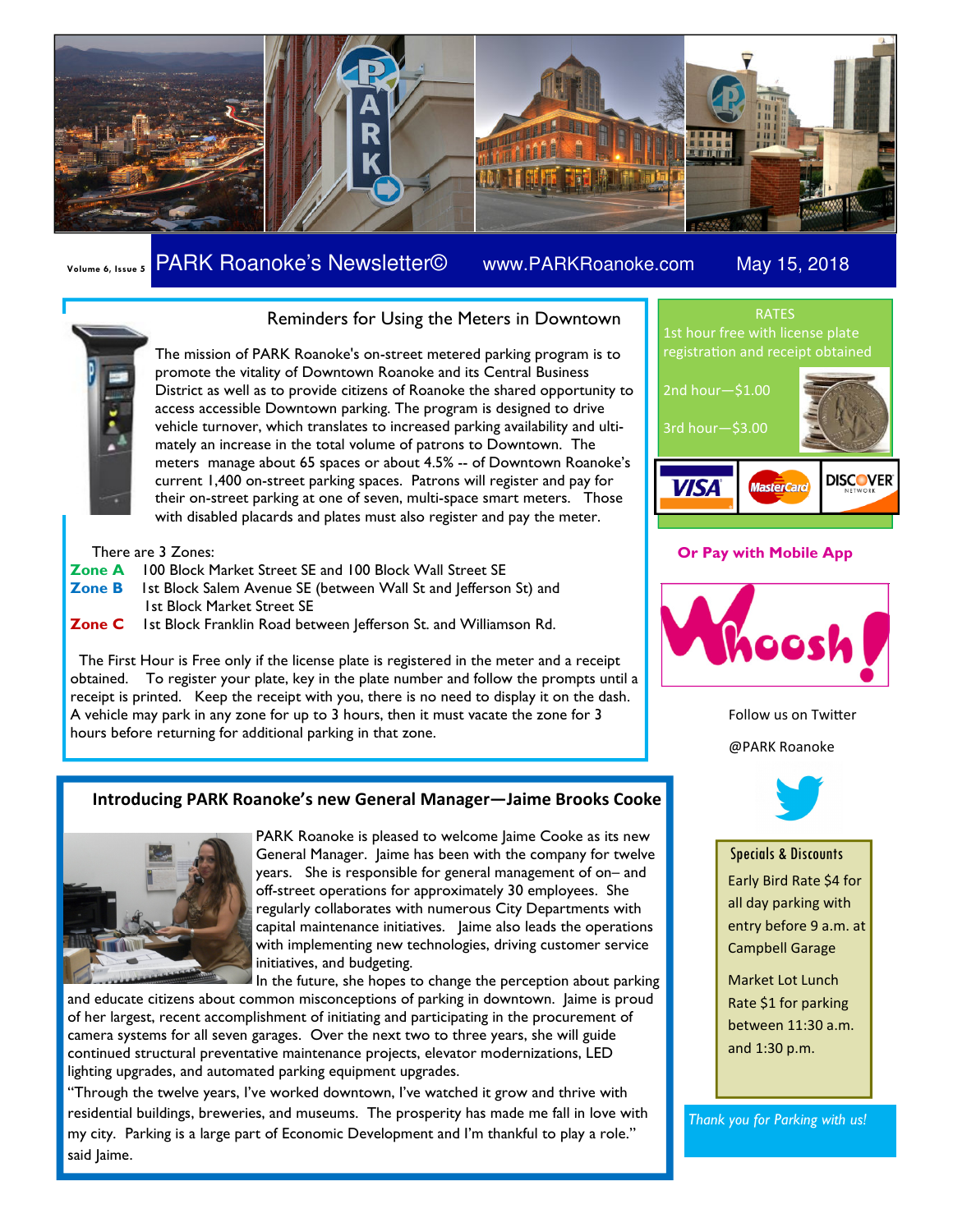

Payments for Monthly Parking may now be paid on-line or over a toll free telephone line. www.PARKRoanoke.com/payments or dial 1-888-272-9829 Use Jurisdiction Code 6246 A nominal processing fee of applies to credit/debit card payments.

PARK Roanoke P. O. Box 83 Roanoke, VA 24002 117 Church Avenue, SW Roanoke, VA 24011

Phone: 540-343-0585 Fax: 540-342-6447 E-mail: parking@PARKRoanoke.com

# May is Global Youth Traffic Safety Month

It's a time where communities come together to bring more awareness to safety issues impacting teens on the road. GYTSM which began as National Youth Safety Month was expanded to support the United Nations' 2007 Global Road Safety Week, because Teen driving crashes are a worldwide safety problem, requiring global solutions.



Motor vehicle crashes continue to be the leading cause of death in the United States for 15– to 20– year olds. Nearly 1,700 young drivers died and 177,000 more were injured in motor vehicle crashes in 2013.

And if that data weren't dramatic enough, consider this: while drivers age 16-24 make up only six percent of the total number of licensed drivers; they are involved in nine percent of all fatal crashes and 13 percent of all crashes.

The National Transportation Safety Board has joined the National Organizations for Youth Safety, Students Against Destructive Decisions, the Family, Career, and Community Leaders of America; and, students from Freedom High School in Virginia to bring the message of teen safe driving to schools and the community. For more information visit https://www.oys.org #TrafficSafeYouth

- Prom, graduation, summer break. It's an exciting time, Be a #TrafficSafeYouth. Arrive alive & enjoy every moment. Play it safe on the roads.
- According to NHTSA, teenage drivers and passengers are among those least likely to wear their seat belts. Buckle up. Every Ride.
- Did you know? In the summer, 52% of teen drivers have teen passengers more often, raising crash risk. Lower your #, Stay safe. Extra passengers put everyone at risk.
- Drinking & driving not only affects you, but also someone's family member or friend you hit. Have a convo with your friends and parents about the risks of drinking & driving.
- 51% of all pedestrian fatalities happen to people age 15-19. Stay heads Up. Ditch the cell phone and other distractions.
- Distracted pedestrians + distracted drivers = dangerous combo Pay attention to the road whether driving or walking.

Visit www.PARKRoanoke.com/safety for more information.